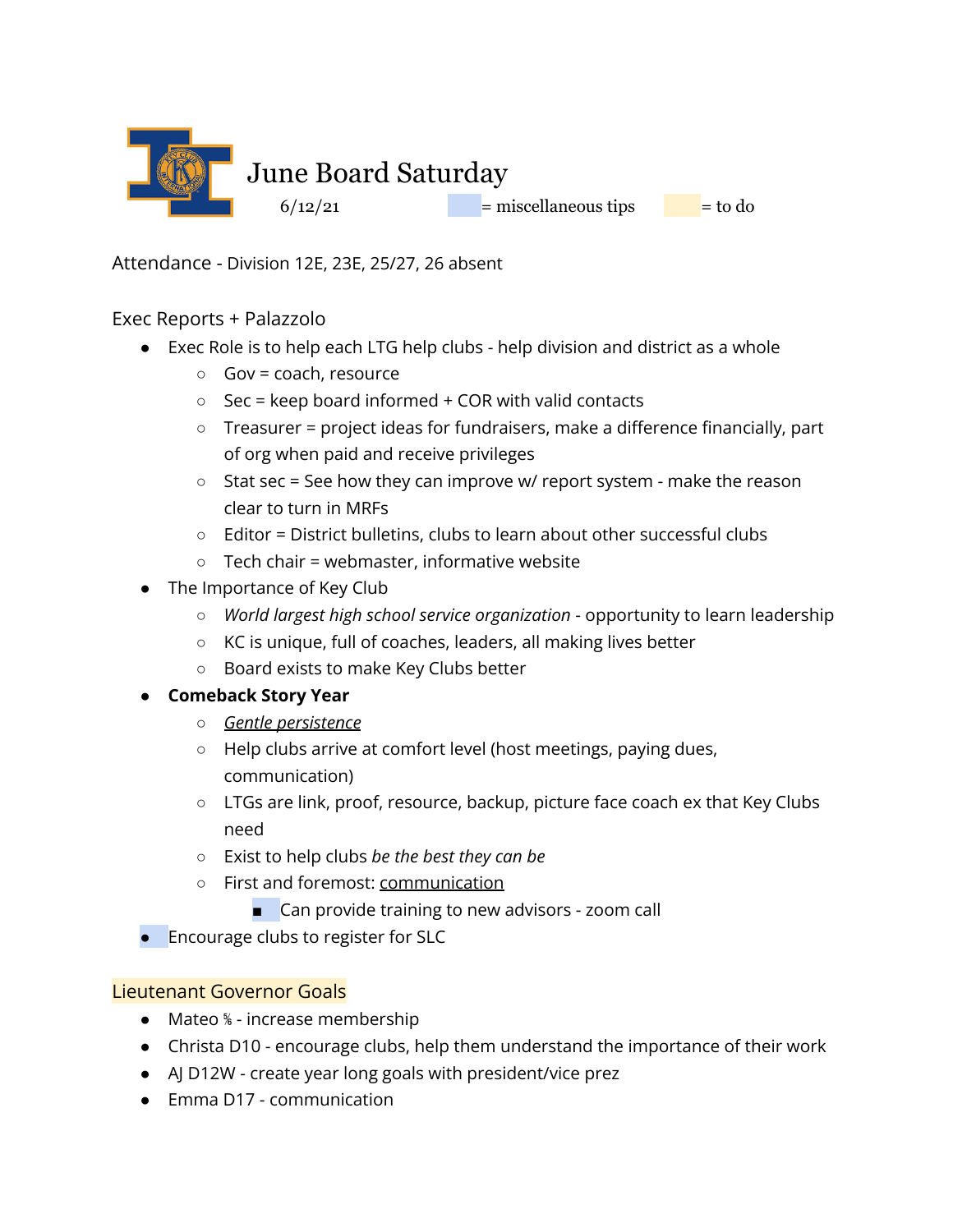- Eloise D18/19 visit clubs in person
- Grace D20E increase club membership and attend district events
- Isabel D33/36 get 2 clubs to be active
- Megan D31/34 communication, participate division/district events
- Lauren D29/30 get email responses
- Shea D24 build membership, stress communication
- Ella D23W get 100% of CORs
- Lauren D22S make all clubs active
- Mikayla D21S increase social media presence for all clubs
- Drew NCB/R committee members charter at least 1 club
- Ali DCLC increase attendance at DCLC
- Kristine D1 encourage more club to club interactions
- Hannah D¾ increase communication, reactivate clubs
- Nandu D7 recover clubs from COVID
- Emily D9E hold fun, informative DCMs
- Andrew D9W recover lost membership
- Ema D11 visit and grow relationship with each club
- Sydney D14 start a new club
- Claire D20W reactivate all clubs
- Shreya 21N make officers comfortable with communicating
- Zayn D22N increase communicating within all club
- Nikhil D28 get to know officers well

#### Committee Reports

- DCLC
	- Make video in August Board
	- Revamp KNRF, more engaging presentation
	- Theme: Service Around the World (international flags decoration)
	- Thirst Project making the wells
	- Passport with stamp for each workshop you attend
- KFam
	- Kiwanis family picnic promoting and focusing on this one
		- Mention picnic in newsletter
	- Graphics uploaded to KFam drive
	- Rebuild contact with K Kids, Builders Club
- KNRF
	- Kiwanis Neuroscience Research Foundation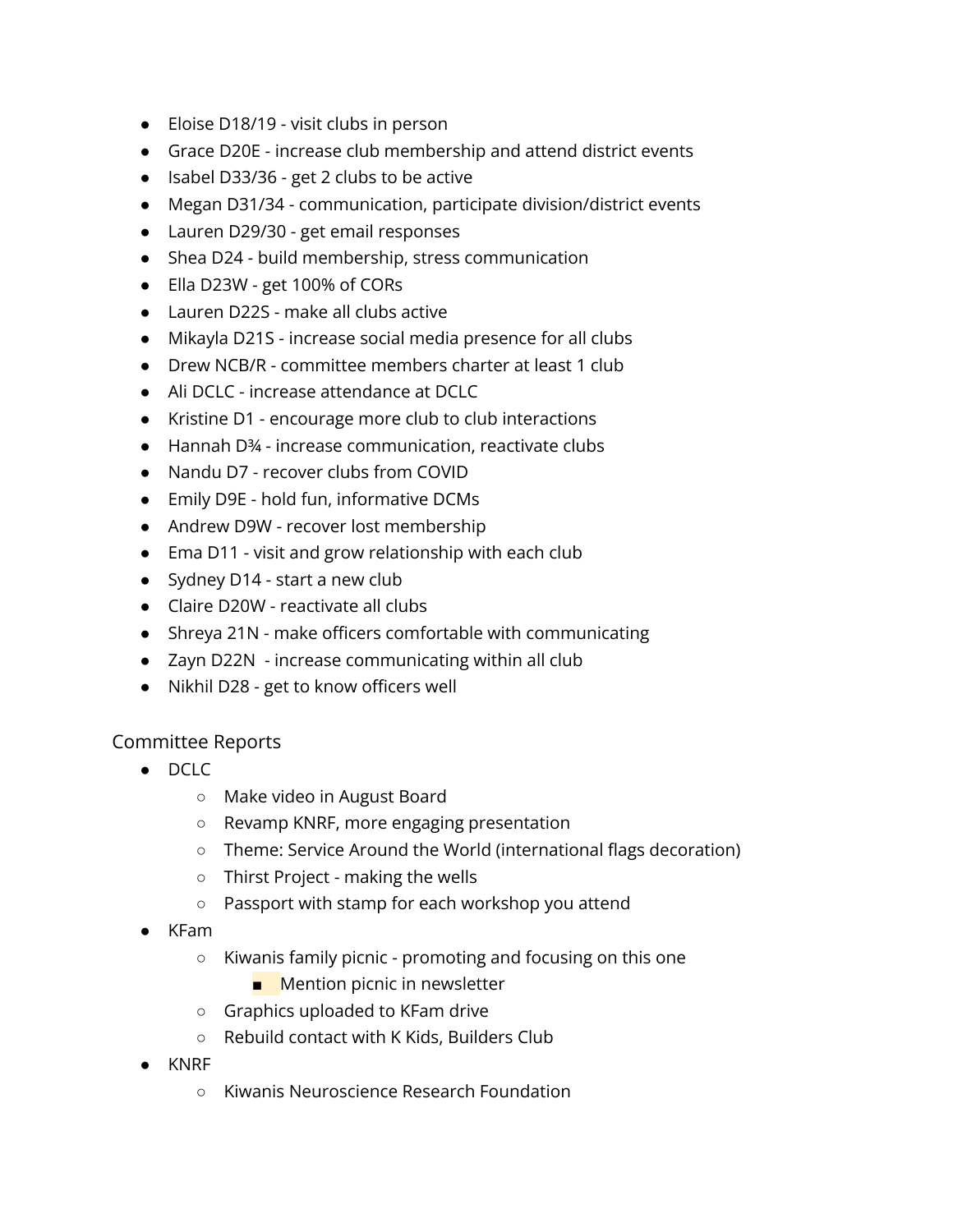- Raise awareness through social media graphics in KNRF week
- Zoom movie nights and bingo nights
- Pura vida bracelet fundraiser
- Plan to raise 20k before DCLC
- Major Emphasis
	- Sample instagram captions and posts, easy for clubs to spread the word
	- Monetary goals will be released soon
	- Trick or Treat for UNICEF month last week being for Eliminate week
	- March for Dimes starting around Valentine's Day
- NCB/R
	- Brainstorming schools to charter
	- Creating Schools-to-charter map
	- Very big focus this year, reach out to Drew or Region representative
- Marketing
	- Each member handling own social media acc
	- Set professional expectations
	- Created Canva team for graphics

### Special Guests

- [CKI] Circle K District Governor Alyx Merritt
	- *Homecoming* planning events for upcoming year
	- KFam picnic Sat July 17th at Starved Rock, jungle service theme
	- Holiday embrace Sat Jan 15th (during January meeting open to all
	- $\circ$  3 I-I KC alumni in CKI :)
- Mark Peterson
	- *Reenergize* service projects, *reinvigorate* fundraisers
	- About 25 KC did not have Kiwanis club sponsors
		- Reach out if your schools do not have a Kiwanis advisor (check COR)
	- Kiwanis district convention in August
- Lena Oswald Register for SLC

#### RFL

- Every LTG required to apply
- Upcoming RFL worknight (date on website calendar)
- successes in person attendees, gift card incentives; weakness hot mess, not promoting much in advance
- $\bullet$  COR collection  $+$  advice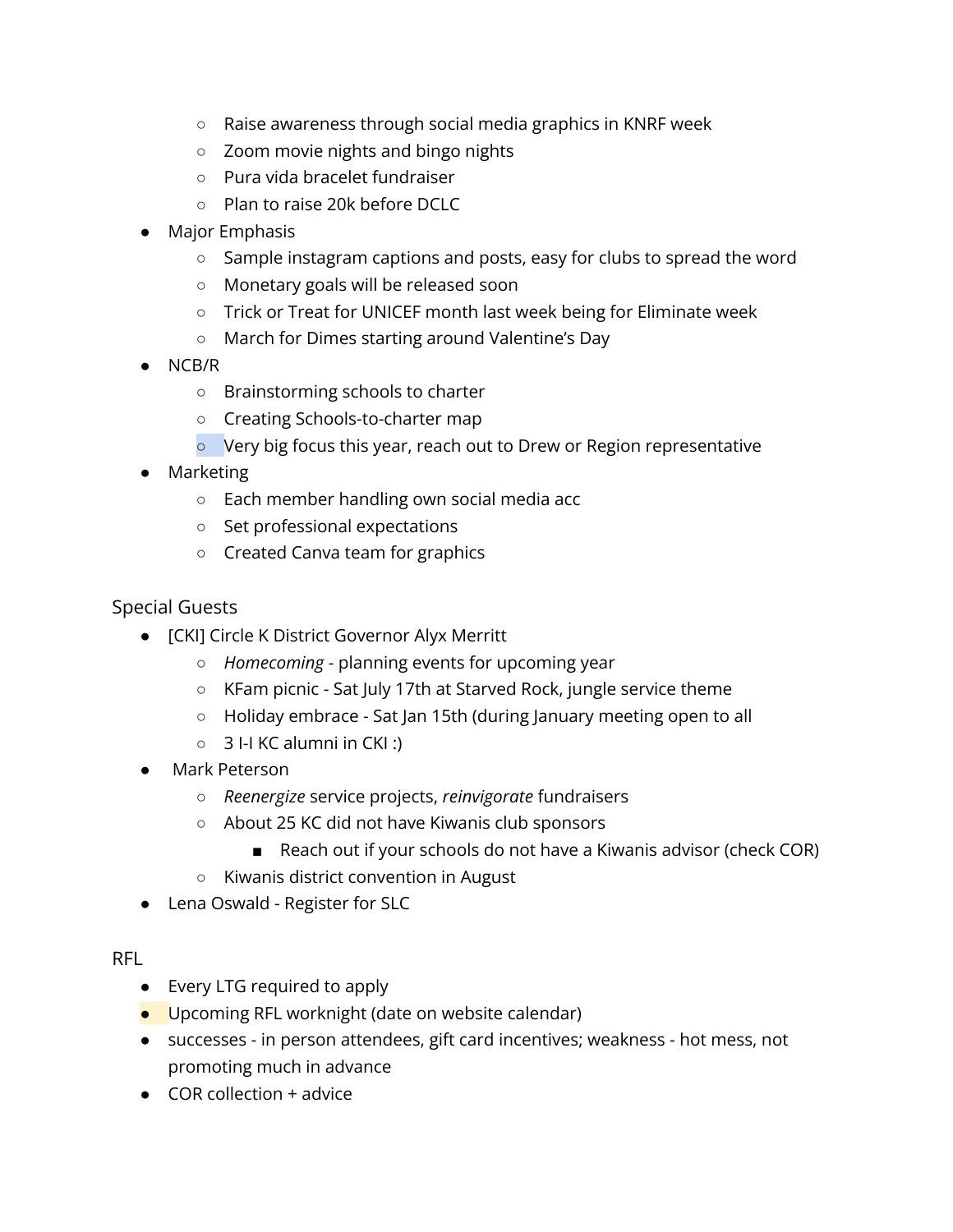- Christa stable contact, personal facetimes, create personal relationships, gentle persistence, took a lot of effort, takes time
- Sydney set really early deadline, send many emails
- Detective research contact through social media
- Talk to Kiwanis if having trouble communicating or receiving backlash
	- Networking at Kiwanis dinner in August
- $\circ$  Club president  $\rightarrow$  faculty advisor  $\rightarrow$  Kiwanis advisor  $\rightarrow$  kiwanis club president / secretary  $\rightarrow$  Kiwanis LTG
	- Involve adult committee at any time, as well as school principals
	- Contact for Kiwanis presidents and LTGs on website
- MRF submission advice
	- If aren't turned in by due date, still remind them after to do so
	- Calling advisor / zoom call to explain importance of MRF (club info)
	- **O** Create divisional point system if you have not already, especially for new school year (ex on Google Classroom)
	- **C** Create remind (app) group with class for each school
		- Send reminder message day of with form link + correct LTG/region email
	- o Attached LinkTree on your email signature and Instagram bio
- At least 150 points in rubric, 200 points in District point system
	- Due February 1st
- 1. Newsletters / Canva Guidelines
	- $\overline{\circ}$  2 requirements promote Kiwanis Picnic + SLC Jun 25th registration deadline
	- Changing title (issue \_\_)
	- Encouraging pictures (ex June Board pictures, use social media ones)
	- Resize Instagram graphics using InstaSize app
	- Brand guide, looking at HEX for Canva colors input brand colors
	- Upload photo onto graphic, will give list of colors in graphic to use
	- Will not find original fonts in canva, use alternatives
		- Playfair Display has to be bold
	- Do not distort I-I logos or combine them with other images (ex head of a key)
	- Do not put text box over logos, leave space around the logo
	- can present title fonts and colors
	- Attach PDF of newsletters as well as the issuu link
	- Add approved newsletter PRFs in RFL google folder
- 2. Club Officer Training
	- Mandatory in the fall, brainstorm date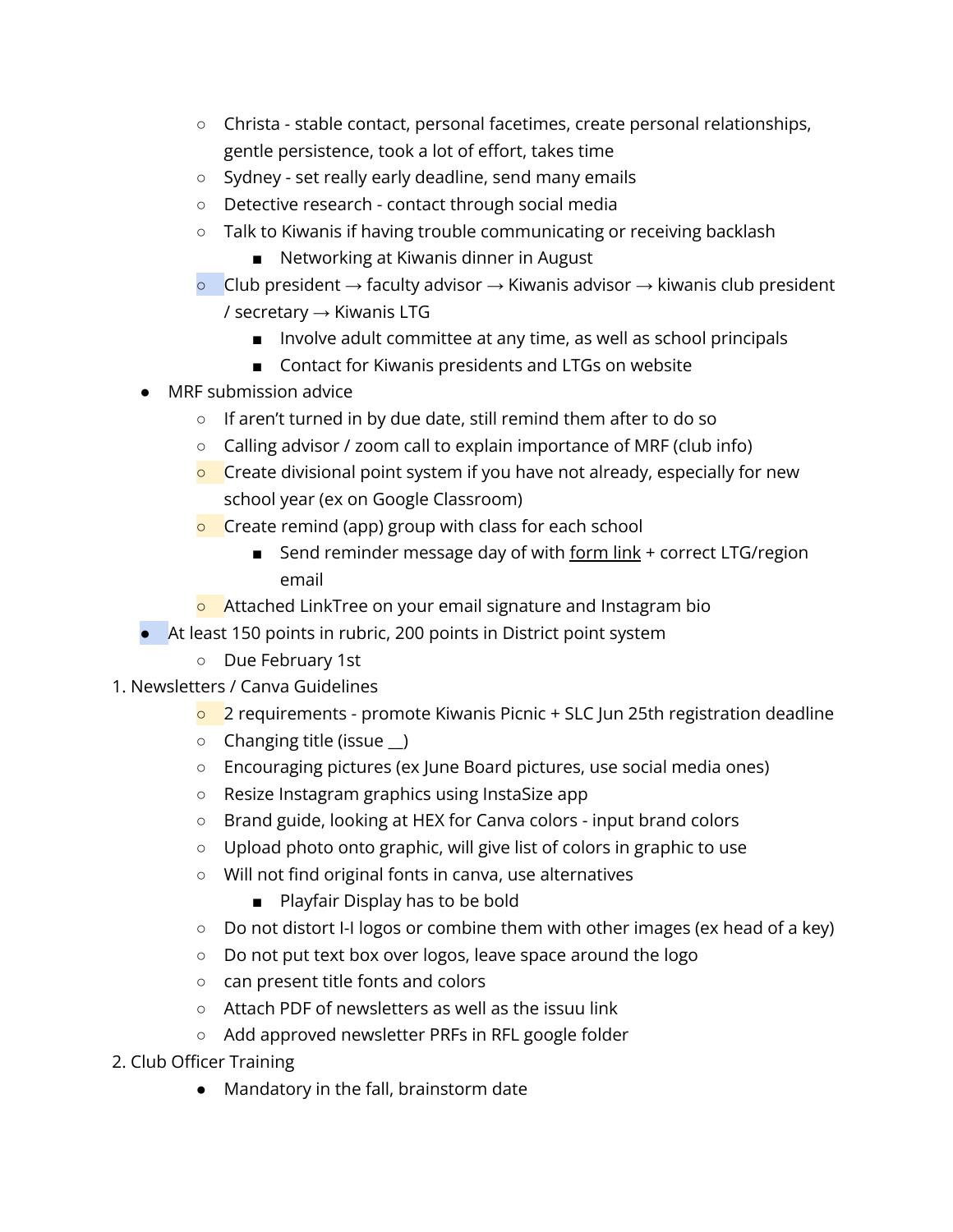- Send schedule google form to each club officer position to set date
- Offer group and individual officer training (guidebooks on classroom)
- Invite Kiwanis clubs to attend officer training
- Take attendance, will be submitted in RFL
- If schools trained their own officers, note that in submission
- 3. Face to Face Contact
	- Try to encourage in person contact, go get food
	- Need to hold 6 DCMs
	- $\circ$  Club visits, for At larges take advantage of zoom, can log in virtually to their club meetings
		- Can attend club projects
	- November LTG elections count s as face to face contact
	- Attend a club meeting and present something after will count as DCM
- 4. Required Attendance
	- Important dates = 100 pts (June, SLC, Aug, FLR, Jan, DCLC)
	- LTG workshop training in SLC
- 5. Delegates at District Convention
	- Write predicted delegates if not sure
	- 2/3 of clubs have to be represented in the division
	- Take screenshots of promotional emails
- 6. Dues Collections
	- Keep them informed on importance, explain what they are used for
	- $\bullet$  percentage of divisional club's dues collected = points (up to 100 points)
	- Answer how0 to questions, navigating website, set up call with Treasurer
	- November 1st Early Bird Dues Deadline
	- consistent emails & reminders to specific clubs
	- \$12 \$5 I-I district, \$7 to international
	- For individual schools put fees and dues
	- Emphasize the benefits of official dues paying member
	- Need membership cards/numbers to run
- 7. Club Growth
	- *Meet your Mark* take size of high school and # of current members
		- Do math to determine individual percentages
		- Confirm with advisor to see if plan is feasible
	- Work with Drew and NCB/- research school pop, membership
	- Come up with marketing plan to reach sophomores and juniors who did not have a normal school year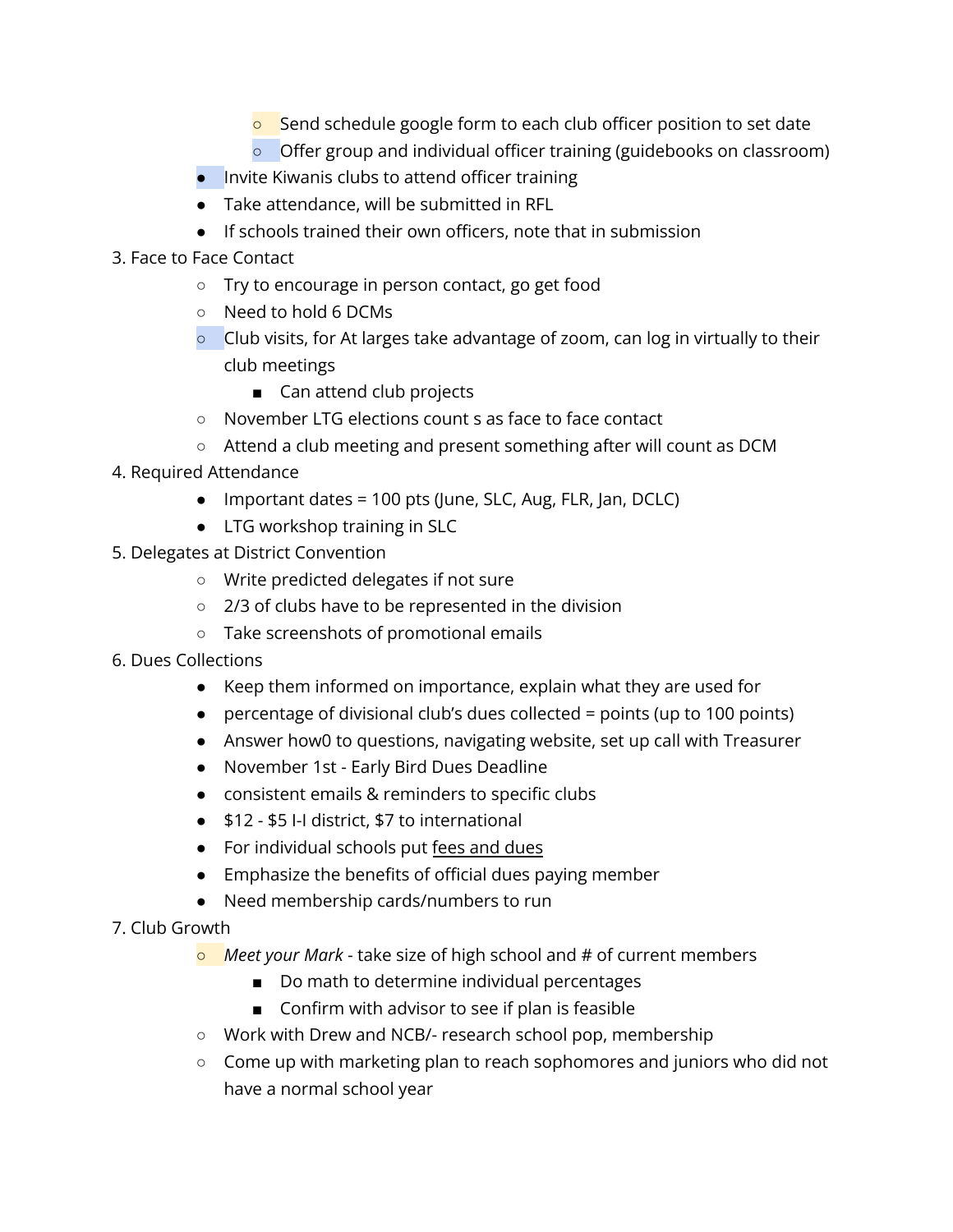- Provide tools/resources to recruit new members that we lost in the past
- Make emails clubs can distribute to partners
- can have parent meetings to explain importance of Key Club
	- Hands on DCM/event that kids and parents can participate in
- Builders Club (8th graders) can attend meetings, increase membership
- Reach out to local service clubs, incoming freshman
- Notes in lockers to encourage Key Club involvement
- use school issued computers to promote key club events on lock screen/wallpaper
- Invite different teams, clubs to meetings
- To increase attendance, zoom + in person, after school/lunch, remind college benefit and skills
- Send a mass email to entire school with membership google form
- Set meetings for entire year ahead of time
- 8. New Club Officer Information
	- Board elections -> advisor fills out COR formstack
	- Club Officer Roster: board contact information
	- Each school needs to turn in one per term
	- How to effectively utilize contacts
	- Upcoming phone banking events to collect more CORs
- 9. Division Wide Functions
	- Bonding nights, DCMs do not count
- 10. Communication
	- Do not be shy with communication
	- Find the best method of communication, mass division wide emails don't work, personal email to ex: president, advisor work better
- 11. Monthly Reporting
	- screenshot of advice for successor log and communication log sheet
	- Committee chairs will also attach each of their reports to this section as well

## Fall Leadership Rally

- zoom training conducted by exec board prior to Six Flags
- 45 min general session in person before riding rides
- Sending out more info prior to August board

Social Media

● Make sure to follow brand guide, Canva formatting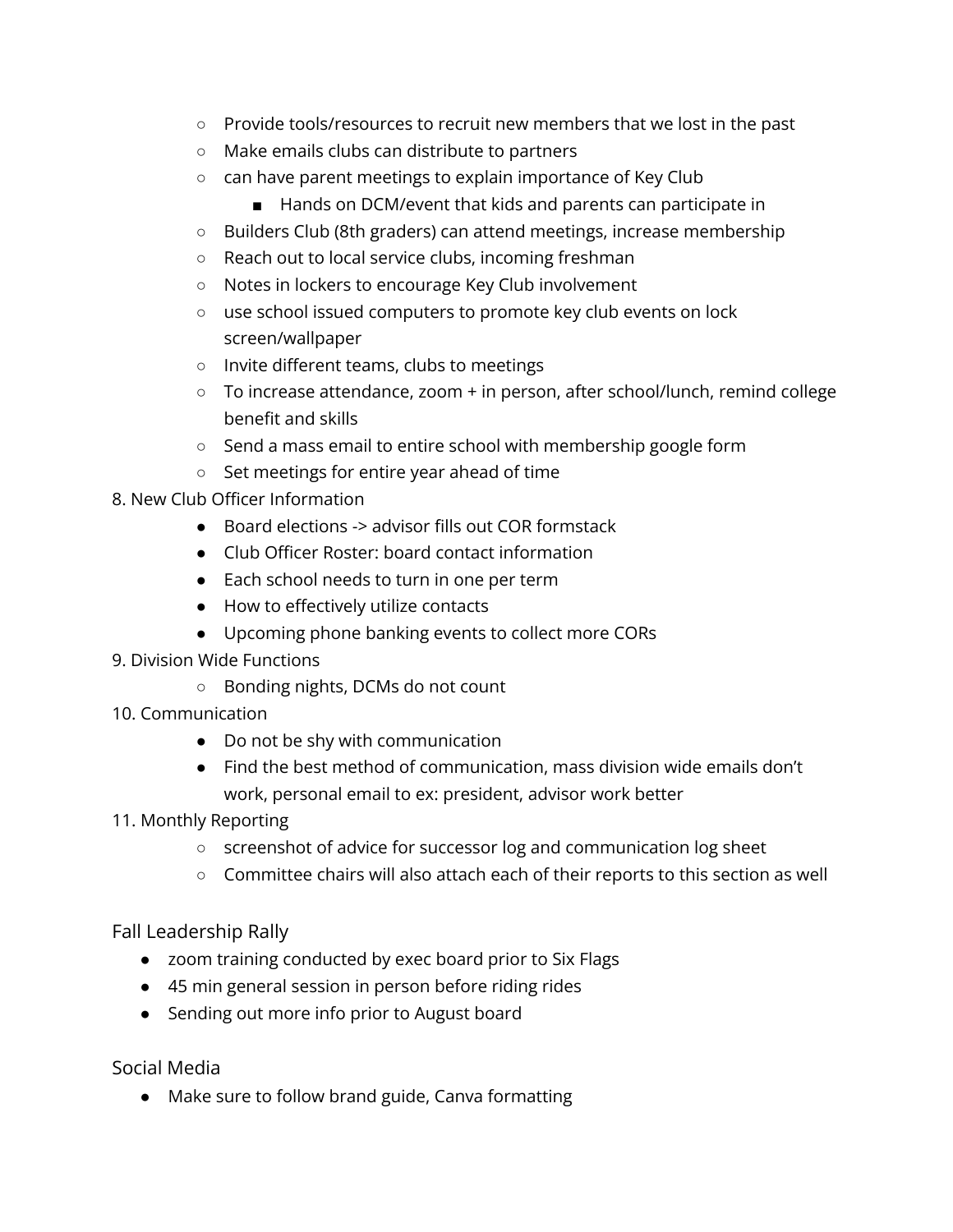● Leave border space

## Budget

- Dues: \$37,500 7,500 paid members (goal)
- Board Member expenses LTG expenses: \$300, NCB/R chair: \$100, Governor: \$600, other execs: \$50 each
- Board Meetings: June Board: \$7,500 August Board: \$11,250
- Pre-Convention/Trainer (March) Board: \$15,000 DCLC: \$8,550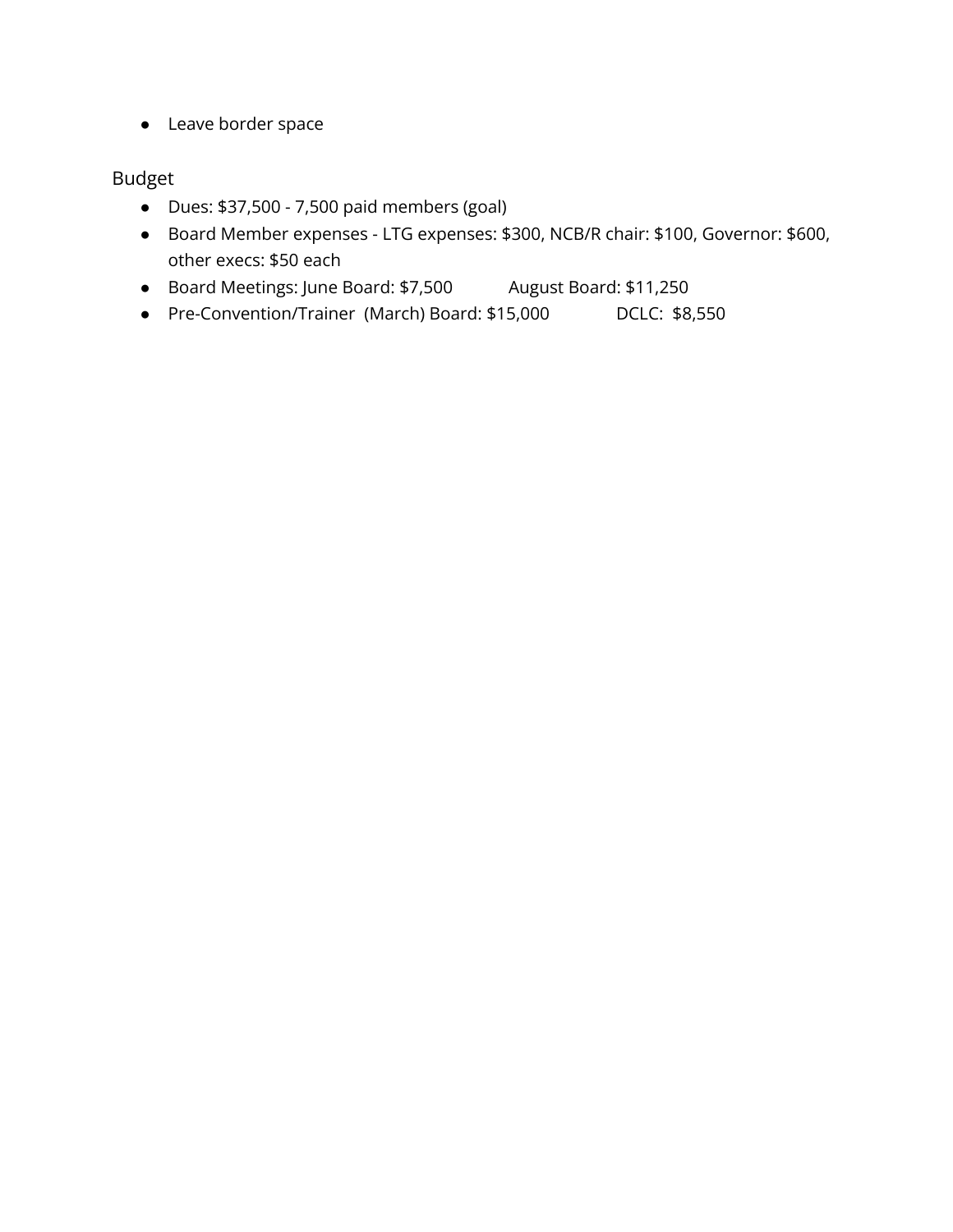

Attendance - Division 8, 9E, 9W, 12E, 22N, 23E, 25/27, 26, 28 absent

## Email Etiquette

- Proper greetings for every email (Hello, Division X)
- Proofread emails for grammar
- Utilize board buddy and rest of board

## Club MRF

- Send out all resources and scores to entire club exec board through email
- explained missed points and offer solutions in order to improve score
- Make sure which exec member turns in MRF (could be stat sec, sec, advisor, etc)

## Youth Opportunities Fund (YOF)

- Grant given to individual KC (\$250-\$2,000) from International
- Due by October 15th & decisions are given in early January
- Assess need and explain the benefits of the project (ex building parks, food baskets, fleece blankets, etc)
- Summer Fundraising Initiative will focus on YOF in the beginning of August
	- Inform clubs of this opportunity, begin to push during these months
- Applications asks for core values with lots of detail to be considered
- **•** Last weekly check in tomorrow June 14th

# Fundraising + Project Ideas

- KNRF
	- research money comes from fundraising, unique to I-I
	- trying to find a cure for spina bifida brain developmental challenges
	- Help fund tools to help doctors successfully cure challenges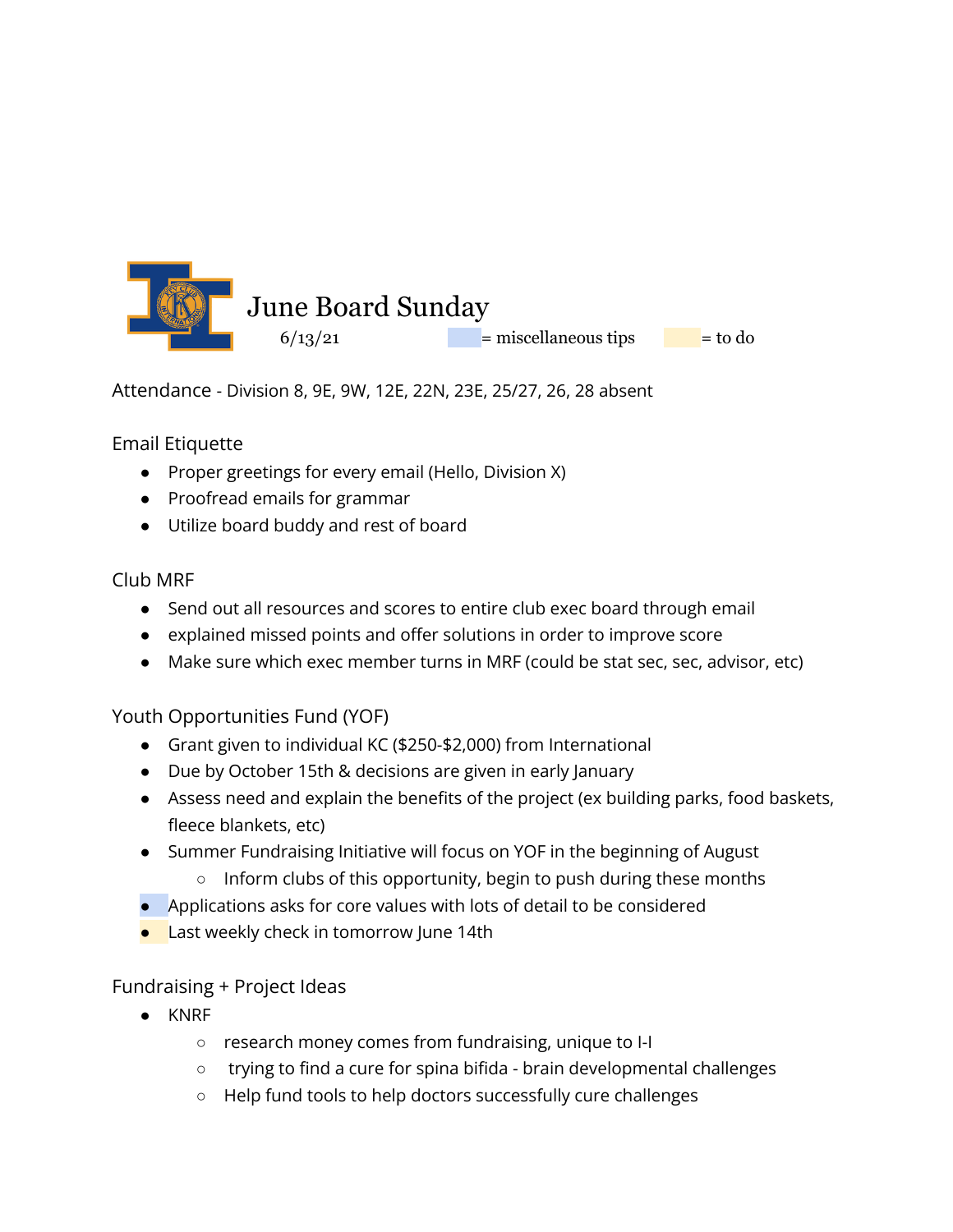- Success stories = help babies face challenges faced from birth complications KNRF informational pamphlet located on Iikiwanis.org
- portion of Six Flags FLR general session about KNRF info
- UNICEF/ Eliminate
	- Improve conditions of living, saving children from neonatal tetanus
	- Aim to help children all around the world
	- Trick or treat for UNICEF month of October
	- Fundraising Fridays month before main month, brainstorming sessions
	- Combine call night with KNRF with Iinitities

### Project Ideas

- Talent show, hosting a dance/pageants (ticket money goes to charity)
- Involve entire school
- Fundraise with Thirst Project initiatives (invite to DCM)
	- Thirsty Thirty Jan, Hydrate for 28 Feb
	- Walk for Water water gallons, challenge people to walk the journey people have to take to get water, spread awareness with visual
	- includes paid staff who inform us about cause
- Penny Wars divisible by school
- Wreath sales
	- Great Northern Wreaths handmade wreaths
	- $\circ$  \$18-\$40 each -> over doubled money outcome (\$2,500-\$4,000)
	- Top 3 sellers cash back
	- Sell after Thanksgiving
	- Contact Mr. Bristow for more information
- Krispy Kreme
	- Buy \$4 dozen -> sell \$10 dozen
- Cake tasting pay to taste cake
- Wiffle Ball tournament make incredible amount of money
	- Takeaway: find what locals are interested and create fundraising out of it
- Summer car washes
	- Sell tickets in advance in order to ensure profit
	- Have surface to place sponges in order to avoid pebbles ruining cars
- Family Fun Nights, Summer arts and crafts table
- Donate through QR code and putting it around community + gofundme page
- Work with other school clubs, each club has a table
- Valentine's Day cookie grams (selling 4 girl scout cookies for \$1) + selling roses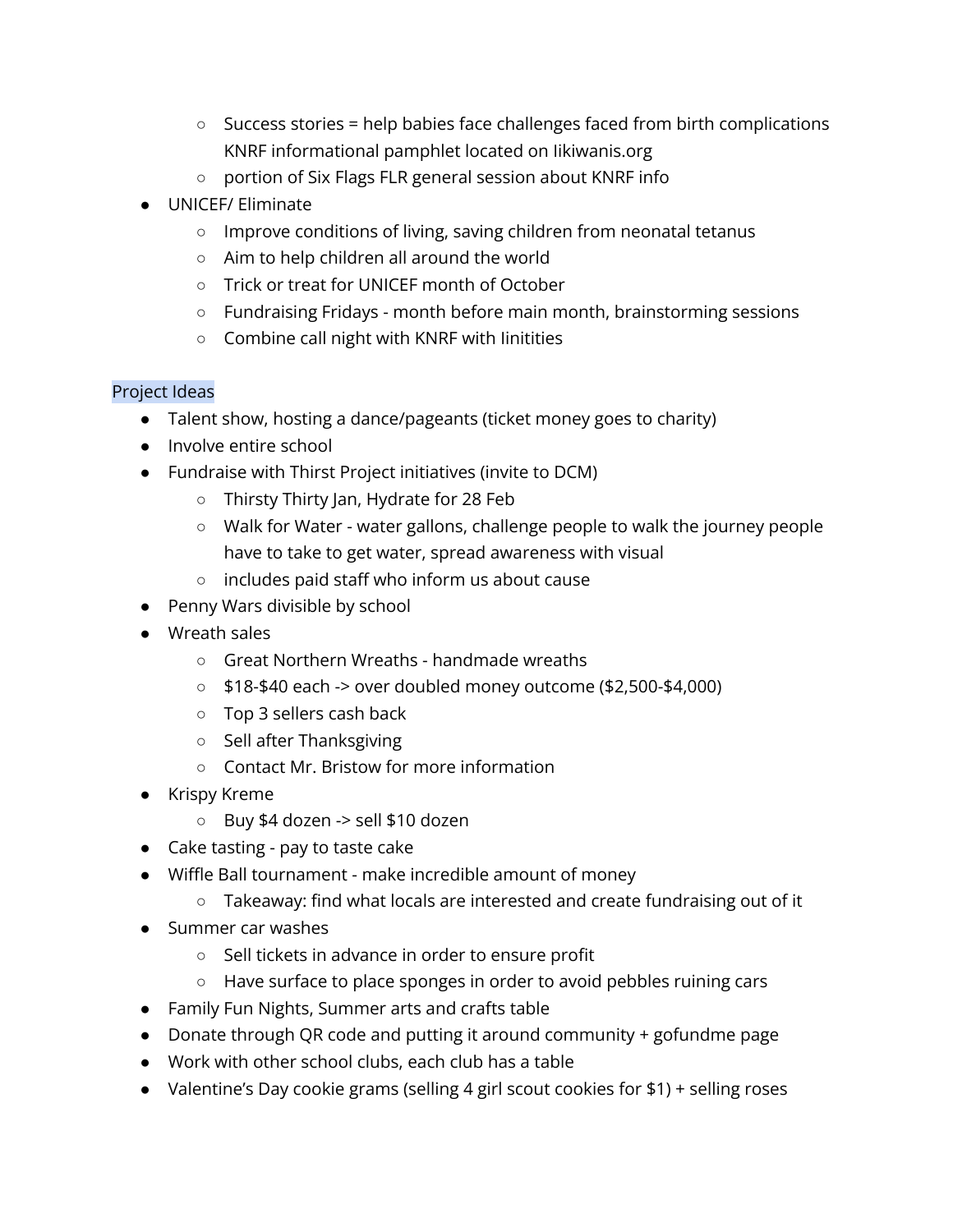- Can have division wide LTG fundraiser
- Virtual bingo night, set ticket price, matching during event
- Home depot kids workshop wholesale kits
- Skating nights (\$5 tickets and selling snacks)
	- Middle Schoolers will pay a lot, especially for food
- Movie Nights social event, during homecoming week on football field
	- Drive in movie if there aren't any in the area
- Creating sweatshirts used funds for christmas service project, buying gifts

# Upcoming Deadlines

- June 15: LTG Newsletter Due
- $\bullet$  June 28-29: Monthly Calls (individual) with exec board  $+$  reg advisor
- June 23 @ 6pm: RFL Work Night #1 and Bonding Night
	- June 28 @ 6pm: RFL Makeup Work Night
- June 30: Committee Google Drives Due
- $\bullet$  July 8-10: SLC
	- upcoming zoom meeting, prepare caucusing with our candidates
	- $\circ$  Caucusing = asking questions to the candidate about their platform
	- Send caucusing questions in groupme chat for points (extra Qs=more points)
	- Candidate flyer released June 23 contains bullet points of candidate's goals
	- Separate caucusing speech from main speech
	- Registration + email templates will be released soon
- LTGs = closest link to clubs, put in the most of work

# Summer Plans of Action

- Schedule emails, create templates for weekly/monthly reminders (MRFs, etc)
- Clubs not as responsive during summer
	- Focusing communication on where it matters *productive work*
- Create graphics, newsletter templates
	- Newsletter topics by month on pg 16 in LTG binder
- Create membership plan before school year starts
- Above all, **take time for yourself**

## Palazzolo Reminders

- Homecoming initiatives will be relevant
- We will make Meet your Mark a reality
- Phone calls >> emails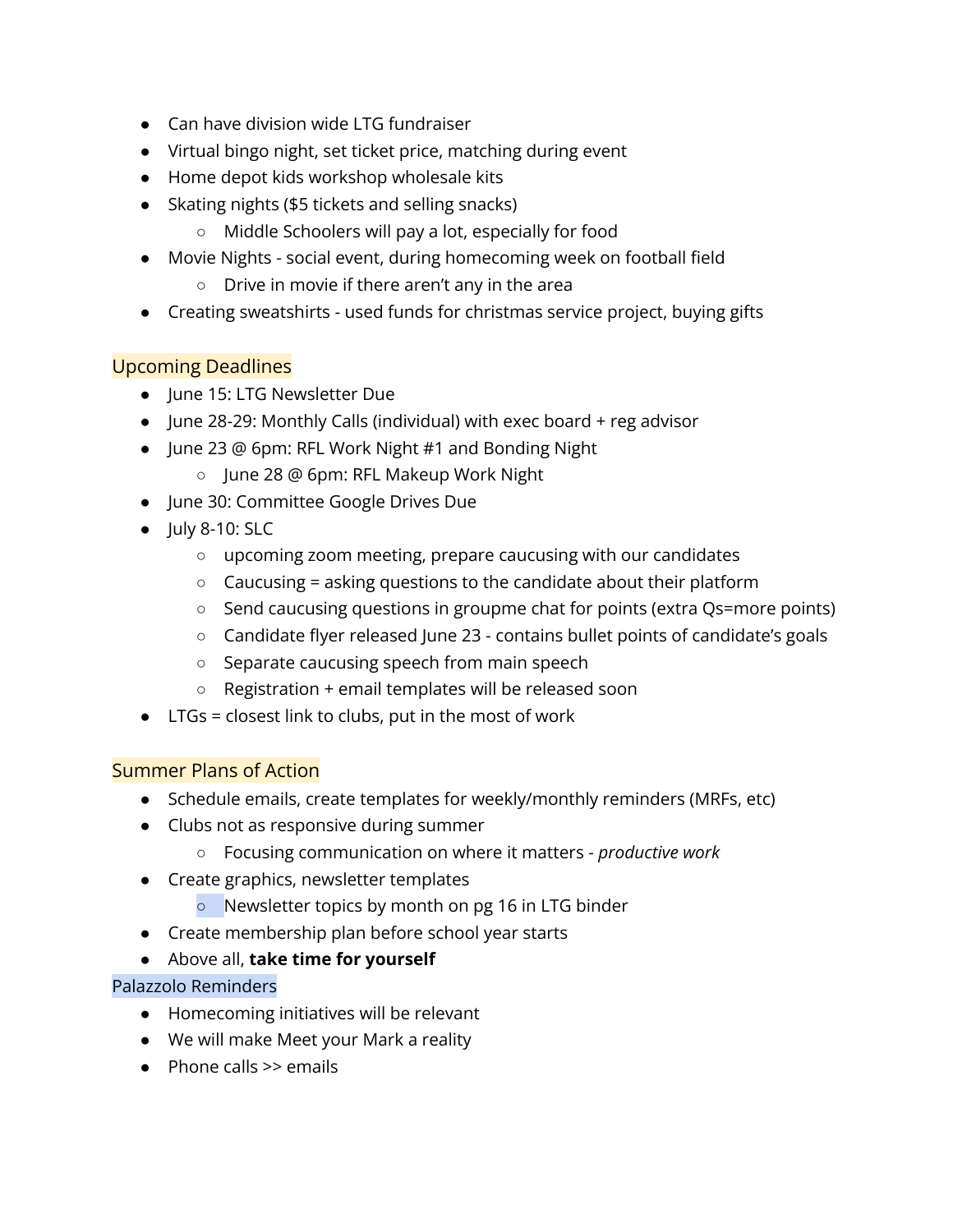## LTG Takeaways/Goals

- Mateo gained a lot of knowledge, get ahead this summer
- Christa encourage clubs to increase members, restore previous membership
- AJ utilize summer months to get ahead, working on Kiwanis rosters
- Emma helping clubs along the journey
- Eloise complete tasks during the summer, host DCM
- Grace plan and host division wide service nights and in person events
- Isabel phone call goes a long way
- Megan create calendar and planning events, committee work
- Shea create Canva graphics for committees, be kind to ourselves
- Ella YOF, Fundraising Fridays with Major Emphasis
- Lauren all the new relationships formed :)
- Mikayla all share a common goal of helping our clubs, Drew and Co work
- Kristine what to do for RFL
- Hannah utilizing phone calls, creating newsletters
- Nandu summer work with committee
- Ema fundraising can be fun
- Madison breaking down RFL, in person training
- Sydney sending out more graphics
- Claire we all support each other
- Shreya YOF knowledge, more in person DCMs
- Zayn persistent communication, make better connections with clubs
- Nikhil different ways to increase membership,10% goal
- Lauren gentle persistence, improve communication

## Regional Advisor Advice

- Reg 1: Ms. Boskey
	- take advantage of collaborative calls, utilize exec board
	- Do not be afraid to ask questions
	- Regional advisor will attend DCs and be adult chaperones
	- Remember target audience/tone for emails, make emails concise, organized
	- Recognize club or member, encourage success
- Reg 2: Mr. Vanderlin
	- Club member audience don't know the acronyms, overwhelms them
	- collectively understand the struggles of LTG, build in support system
- Reg 3: Mrs. Pikscher
	- Give yourself some grace, take care of yourself with things you enjoy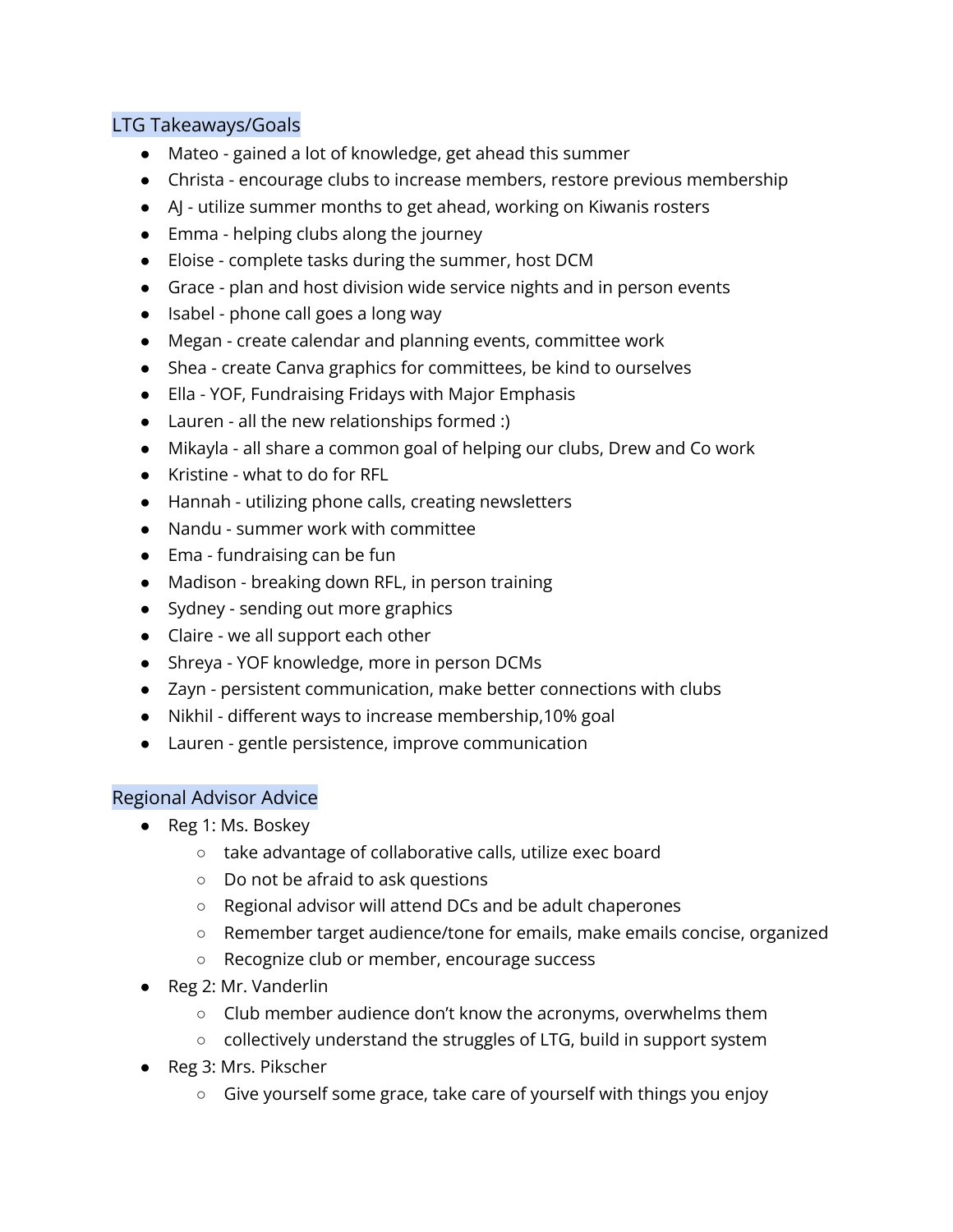- Newsletter spotlight of club, student, project
- Casing copy and sharing amongst board
- work smarter not harder to have fun
- Reg 4: Ms. Archer
	- Very impressed with board
- Reg 5: Mr. Oswald
	- Impressed with the work ethic of this board
	- Summer of communication meet kiwanis sponsors at their meetings
	- Communicate with school board and superintendents
	- Reach out to presidents, text message to get to know them
	- Award to Meet your Mark →social media campaign→meet the challenge, need, future, success, kiwanis, KC
- Reg 6: Mr. Bristow
	- Teachers and faculty advisors not available right now, give them space
	- Introduce yourself and ask for the faculty advisor and if the principle
		- Never say that they are not responding, have to play it nice, polite
		- "Could you provide me the contact of the faculty advisor?"
	- $\circ$  June = detective work time
	- *make it happen* brainstorm and number list, rewrite everyday
	- Get back to in person, have to meet entire board
- Reg 7: Mrs. Lewis
	- Time will pass, and mistakes will be made
	- Remember club members perspective, remember what they need
- Reg 8: Mr. Morrison
	- Everything we are doing is changing the world. Fact.
	- Keep the passion for all projects and responsibilities
	- Keep in mind the different personalities and the most impactful way to plan
	- Do not be afraid to fail
	- Utilize adult board if having issues with contacting other adults
- Mr. McConnell
	- Impressed with board, liked that the advice was tangible ideas
	- Create team building within division just like we have with the board
		- Club presidents and officers share ideas
	- Back to Normal < *Back to Better*
- Mr. Peterson
	- Use energy to have a comeback story
	- do not be afraid to reach out to Kiwanis clubs, there to support you